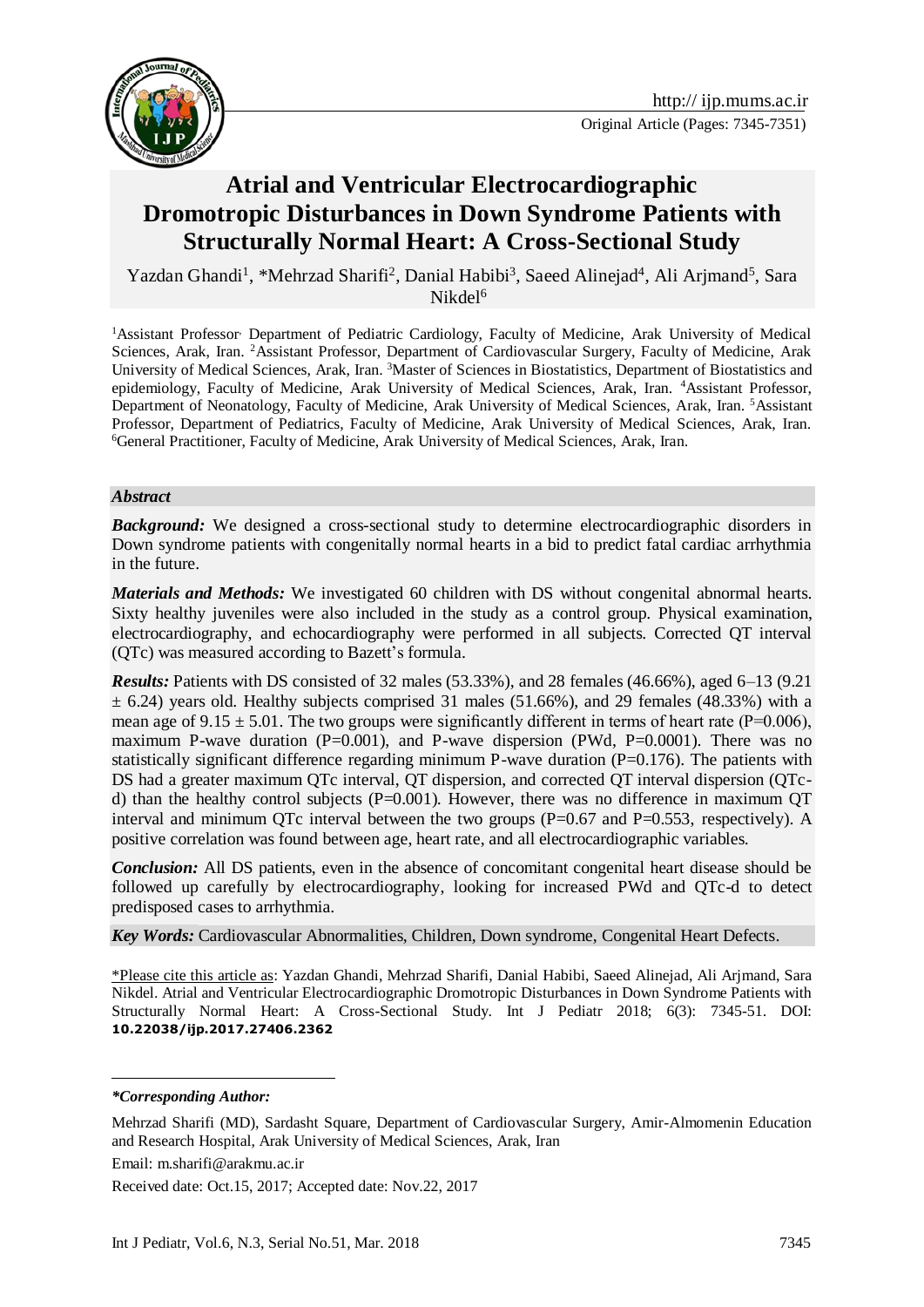#### **1- INTRODUCTION**

 Down syndrome (DS) is the most common autosomal trisomy abnormality. Despite routine prenatal screening, the incidence of Down syndrome is 1 per 700– 800 live births (1, 2). The congenital heart abnormalities such as ventricular septal defect (VSD), atrial septal defect (ASD), atrioventricular septal defect (AVSD), and tetralogy of Fallot (TOF) are commonly encountered in DS patients. Approximately half of Down syndrome patients have congenital heart disease (CHD) (3). Over the last decade, the field of congenital cardiac surgery has progressed a great deal and life expectancy of these patients has been prolonged up to 60 years (4). Recent studies have shown that the Down syndrome patients with structurally normal hearts may develop various cardiac problems such as bradycardia, atrioventricular block, and autonomic dysfunction (5, 6). The latter has been reported in Down syndrome patients with structurally normal hearts (7, 8). However, with the exception of few investigations, P-wave dispersion (PWd), and QT interval dispersion (QTd) has not been studied in pediatric Down syndrome patients (9). This study aimed to predict cardiac disturbances in children with Down syndrome lacking congenital heart disease, analyzing PWd and QTd.

## **2- MATERIALS AND METHODS**

## **2-1. Study design and population**

 This cross-sectional study was performed in Amir-Kabir Hospital in Arak city, Iran, between October 2015 and September 2016. The study included 60 children with Down syndrome without congenital heart disease that referred to our pediatric cardiology department for cardiac evaluation. Down syndrome diagnosis was established in most cases based on physical examination. Genetic study and consultation was requested in suspicious patients. The control group consisted of 60 age and sex-matched healthy children selected from relatives of patients. Their healthiness, particularly in terms of undiagnosed cardiac problems, was affirmed by physical as well as echocardiographic examination.

## **2-2. Methods**

All subjects underwent an electrocardiographic examination. The standard 12-lead electrocardiogram (ECG) was recorded with a sweeping rate of 25 mm/s and amplitude of 1 mV/cm in either group.

## **2-3. Measuring tools**

First of all, a standard 12-lead ECG was recorded with the patient lying in the supine position. At the second step, the Pwave and QT interval were measured and as a result, QTd and PWd were calculated. The P-wave duration is defined as the interval between the starting and ending points of P-wave deflection. The PWd is by definition, the difference between the duration of maximum (max) and minimum (min) P-waves interval (9). At the third stage, the QT interval was determined which is the time from the beginning of the QRS complex to the end of the T-wave. QTc was measured according to Bazett's formula (5). The difference between the maximum and minimum QTc intervals is expressed as QTc-d (QTc dispersion) (5). In the presence of the U-wave, the lowest point between the T and U-waves was considered (9). In addition to the above variables, QT onset was calculated. QT onset is defined as the interval from the beginning of Q-wave to the beginning of T-wave. The QT onset maximum was the longest and QT onset minimum was the shortest distance.

## **2-4. Ethical considerations**

The study was approved by our Institutional Review Board (ID code: 1394-232). Informed written consent was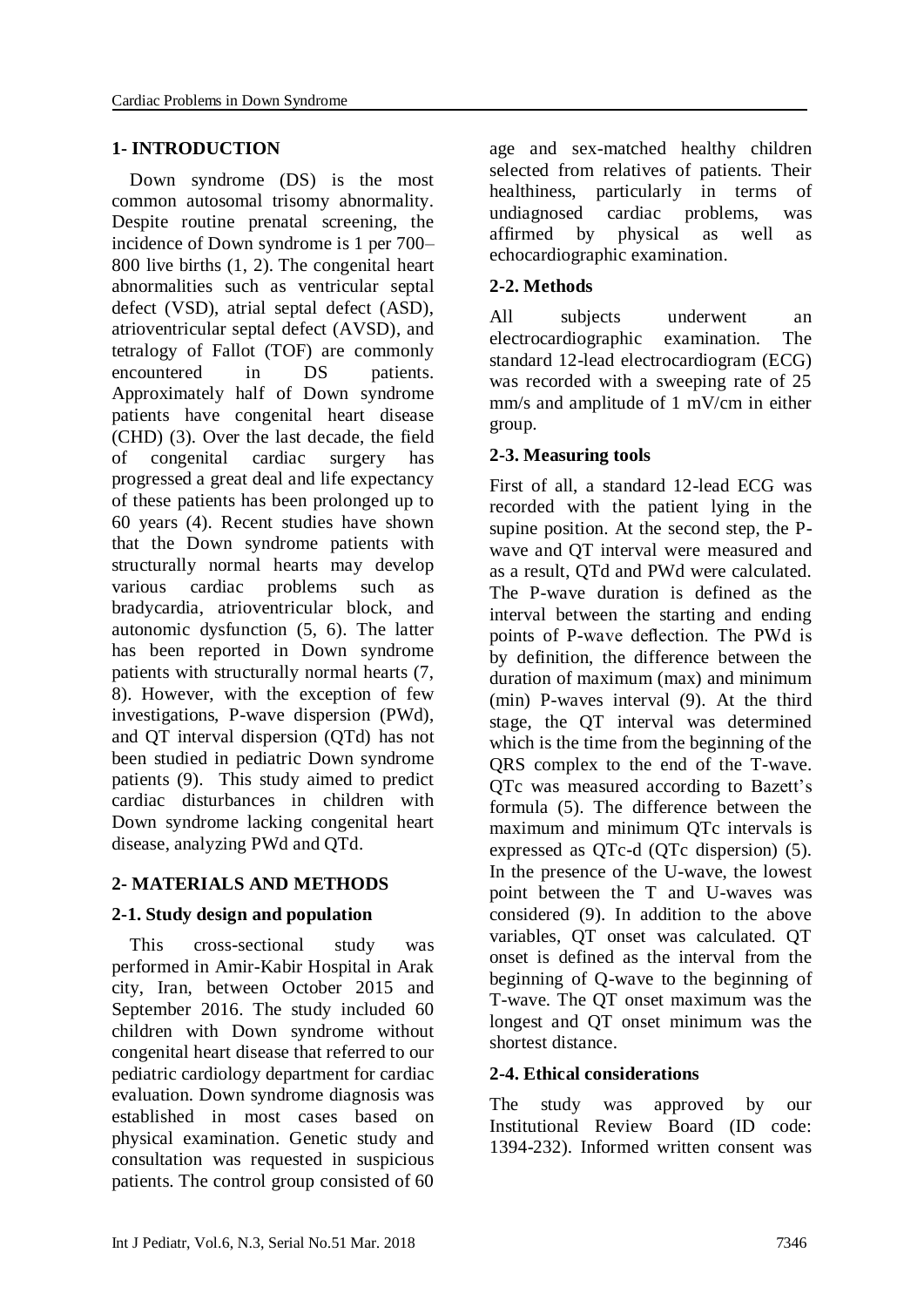obtained from parents or guardians of all minors participated in our research.

### **2-5. Inclusion and exclusion criteria**

Inclusion criteria including: Iranian Children with Down syndrome without congenital heart disease. Exclusion criteria including: Individuals with an unsuitable standard ECG or indefinite T-wave termination were excluded. Again, we eliminated cases with congenital heart defects, cardiac dysfunction, significant valvular abnormalities and any atrial or ventricular arrhythmia on ECG.

#### **2-6. Data Analyses**

The continuous data are presented as mean ± standard deviation. The Student's t-test compared continuous data between the two groups. Pearson's correlation test was applied to assess the correlation between electrographic parameters and age (quantitative variables). The SPSS software version 24.0 (SPSS Inc. Chicago, IL, USA) was used for all statistical analyses. The P values less than 0.05 were considered statistically significant.

#### **3- RESULTS**

 The Sixty patients with DS including 32 males (53.33%), and 28 females (46.66%) aged 6–13 years old (mean: 9.21  $\pm$  6.24) were compared with 60 healthy subjects of whom 31 males (51.66%) and 29 females (48.33%) with a mean age of  $9.15 \pm 5.01$ . The two groups were similar with respect to age and sex ( $P = 0.811$ , and P=0.951, respectively). The ECG characteristics of the patients with DS and the control subjects are summarized in **Table.1**. As noted in **Table.1**, ECG variables revealed a significant difference between the two groups in terms of heart rate  $(HR)$   $(P=0.006)$ , P-max duration  $(P=0.001)$ , and PWd  $(P=0.0001)$ . However, there was no statistically significant difference concerning P-min duration ( $P=0.176$ ). The patients with DS had a greater QTc-max, QTd, and QTc-d than the healthy control children  $(P=0.0001)$ . However, there was not a considerable difference regarding QT max and QTc min between the two groups  $(P=0.67, and P=0.553, respectively)$ . Using Pearson correlation coefficient, in DS cases, a positive correlation was found between the age and HR, as well as all ECG parameters including QT-min, QTmax QTd, QTc-max, QTc-min, QTc-d, QT-max onset, QT-min onset, P-max, Pmin, and PWd (**Table.2**).

|                                        | <b>Table-1</b> : The electrocardiographic parameters for Down syndrome (DS) and control subjects |                      |         |
|----------------------------------------|--------------------------------------------------------------------------------------------------|----------------------|---------|
| Parameters                             | $(n = 60)DS$ patients.                                                                           | $(n = 60)$ Controls, | P-value |
| $\mathbf{r}$ $\mathbf{r}$ $\mathbf{r}$ | 107, 00, 00, 10                                                                                  | $0.102 \pm 10.05$    | 0.001   |

| Parameters             | $\mu = 000$ patients, | $\mu = 00$ controls, | r-value |
|------------------------|-----------------------|----------------------|---------|
| $HR$ (bpm)             | $105.60 \pm 23.43$    | $94.83 \pm 18.35$    | 0.006   |
| $QT$ -max $(ms)$       | $301.00 \pm 18.07$    | $299.70 \pm 15.51$   | 0.67    |
| $QT-min(ms)$           | $251.00 \pm 13.58$    | $276.02 \pm 24.61$   | 0.0001  |
| $QTd$ (ms)             | $45.15 \pm 7.99$      | $31.18 \pm 8.10$     | 0.0001  |
| $QTc$ -max $(ms)$      | $420.20 \pm 12.94$    | $408.90 \pm 12.58$   | 0.0001  |
| $QTc$ -min $(ms)$      | $352.20 \pm 16.36$    | $350.00 \pm 22.55$   | 0.553   |
| $QTe-d$ (ms)           | $69.93 \pm 11.14$     | $44.87 \pm 8.75$     | 0.0001  |
| $QT$ -max (onset) (ms) | $200.15 \pm 26.10$    | $169.80 \pm 28.31$   | 0.0001  |
| $QT-min$ (onset) (ms)  | $149.86 \pm 21.64$    | $115.58 \pm 29.69$   | 0.0001  |
| $P$ -max $(ms)$        | $70.47 \pm 10.53$     | $65.20 \pm 4.84$     | 0.0001  |
| $P-min(ms)$            | $38.44 \pm 5.07$      | $37.05 \pm 6.02$     | 0.176   |
| $PWd$ (ms)             | $29.42 \pm 6.94$      | $23.98 \pm 4.05$     | 0.0001  |

HR*:* heart rate, QT-max: maximum QT interval, QT-min: minimum QT interval, QTd: QT dispersion, QTcmax*:* maximum corrected QT*,* QTc-min*:* minimum corrected QT, QTc-d*:* corrected QT dispersion, QT-max (onset)*:* maximum interval from the beginning of Q-wave to the beginning of T-wave, QT-min (onset)*:*  minimum interval from the beginning of Q-wave to the beginning of T-wave, P-max*:* maximum P-wave interval, P-min*:* minimum P-wave interval, PWd*:* P-wave dispersion.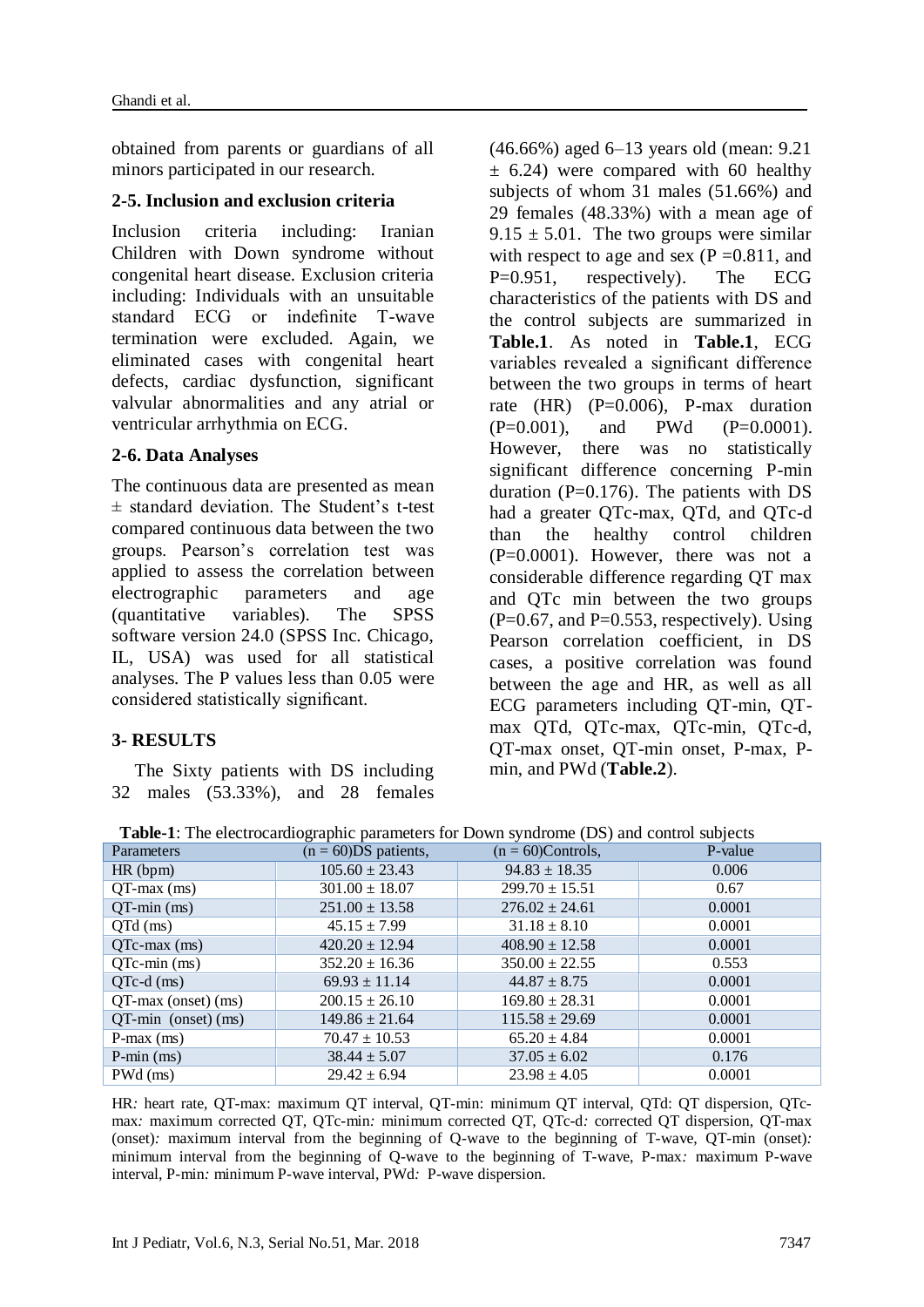| Parameters             | <b>Pearson Correlation</b> | P-value |
|------------------------|----------------------------|---------|
| HR(bpm)                | 0.83                       | 0.0001  |
| $QT$ -max $(ms)$       | 0.922                      | 0.0001  |
| $QT-min(ms)$           | 0.702                      | 0.0001  |
| $QTd$ (ms)             | 0.868                      | 0.0001  |
| $QTc$ -max $(ms)$      | 0.899                      | 0.0001  |
| $QTc$ -min $(ms)$      | 0.568                      | 0.0001  |
| $QTc-d$ (ms)           | 0.773                      | 0.0001  |
| $QT$ -max (onset) (ms) | 0.604                      | 0.0001  |
| QT-min (onset) (ms)    | 0.373                      | 0.004   |
| $P$ -max $(ms)$        | 0.604                      | 0.0001  |
| $P-min(ms)$            | 0.695                      | 0.0001  |
| $P Wd$ (ms)            | 0.703                      | 0.0001  |

**Table-2**: The correlation between age and ECG parameters in DS patients

HR*:* heart rate, QT-max: maximum QT interval, QT-min: minimum QT interval, QTd: QT dispersion, QTcmax*:* maximum corrected QT*,* QTc-min*:* minimum corrected QT, QTc-d*:* corrected QT dispersion, QT-max (onset)*:* maximum interval from the beginning of Q-wave to the beginning of T-wave, QT-min (onset)*:*  minimum interval from the beginning of Q-wave to the beginning of T-wave, P-max*:* maximum P-wave interval, P-min*:* minimum P-wave interval, PWd*:* P-wave dispersion.

#### **4- DISCUSSION**

 The pathophysiology of cardiac abnormalities in Down syndrome patients has not yet been elucidated accurately (10). To reduce the incidence of cardiovascular events, early diagnosis of electrical disturbances in these patients is essential. The comprehensive analysis of 12-lead ECG could be used as a screening of electrocardiographic abnormalities which may present in some instances with peculiar patterns such as Wolf-Parkinson-White, long QT interval or pre-excitation disorders (11). In the present study, we assessed DS patients with structurally normal hearts. We showed that DS patients had a significantly greater HR, P-max wave duration, P-wave dispersion, QTd and QTc-d than the healthy control individuals. Furthermore, we detected a positive correlation between the increased age and atrial and ventricular ECG parameters. The heterogeneity of ventricular repolarization and atrial depolarization are estimated with QTd and PWd, respectively. The increase in QTd predisposes the patient to the development of ventricular arrhythmias such as ventricular tachycardia (VT) or ventricular fibrillation (VF) (12). PWd and P-max duration are used to evaluate the homogeneous propagation of depolarization through the right and left atrial myocardium. According to recent studies, prolongation of these parameters could precede atrial fibrillation or other atrial arrhythmias. Enlargement and hypertrophy of atria can alter the physiology of depolarization. Both P-max and PWd are indicators of depolarization changes in atria (13). Increased PWd occurs in various circumstances, e.g. atrial enlargement due to pressure or volume overload or disorders of the cardiac autonomic system (14). Cardiac Autonomic dysfunction is associated with increased PWd and QTc-d. Both PWd and QTc-d have been suggested as two critical ECG parameters potentially capable of predicting atrial and ventricular arrhythmias such as atrial fibrillation or ventricular fibrillation with ensuing fatal outcomes (12). We affirmed that even in the absence of structural anomalies of the heart, long-term follow-up of DS patients is mandatory to prevent lethal cardiac arrhythmia. It has been suggested that increased PWd and QTc-d in the DS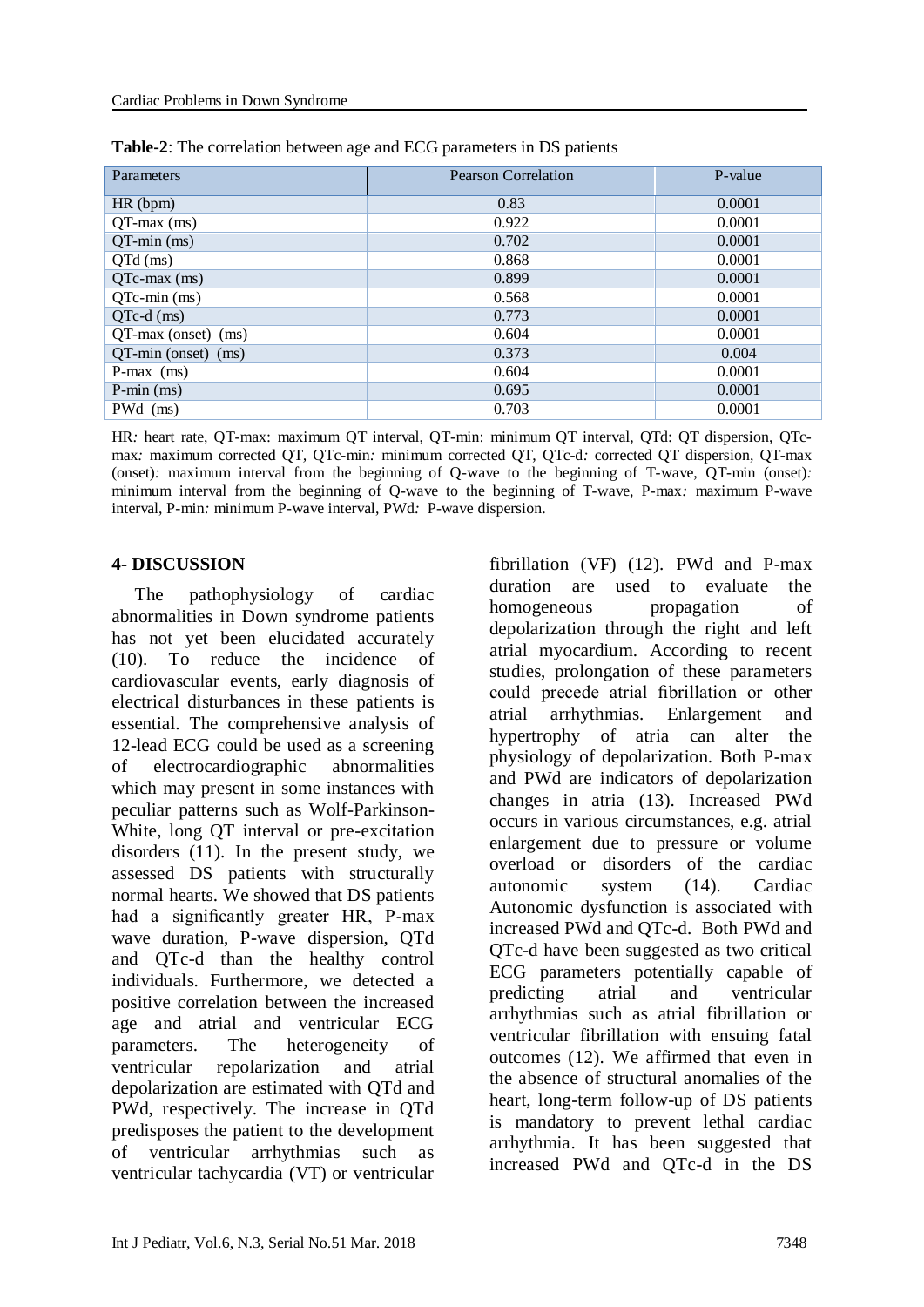patients, results from autonomic dysfunction. Some studies have shown that in DS cases, even with a structurally normal heart, the parasympathetic nervous system (vagal tone) is more prominent, at rest (13). Some derangements in catecholamine response during exercise have been suggested, in the Down syndrome patients without CHD, which includes attenuated heart rate and blood pressure response to exercise, inadequate sympathetic activation, and decreased vagal tone (8).

Generally, the parasympathetic nervous system gradually matures from newborn to the adolescence period in a healthy flourishing child. Hence, heart rate is slower in the adulthood as a result of increased parasympathetic tone (6). Our study showed enhanced heart rate in the DS patients compared to control subjects. As mentioned above, DS patients even in the absence of structural heart disease may manifest with inadequate heart rate response to exercise due to the impaired cardiac autonomic nervous system (6, 15).

Iellamo et al. (6) investigated the probable occurrence of derangements in the autonomic nervous system of the heart in patients with Down syndrome but without structural heart disease. Ten patients with Down syndrome were compared with 10 healthy controls in terms of blood pressure and R-R interval variability at rest and during active orthostatism. During standing, the decrease in the R-R interval was significantly lower in the Down syndrome group compared with the control group. These data corroborate the reduced heart rate response to orthostatic stress in DS cases owing to blunted sympathetic activation and reduced vagal withdrawal and to some extent decreased baroreflex sensitivity in response to active orthostatism (6). Recent studies have further emphasized an imbalance of the autonomic nervous system in these patients' category with reduced

sympathetic activity and persistent vagal tone during exercise, along with impaired baroreflex sensitivity (16, 17). Giagkoudaki et al. (18) demonstrated the improved autonomic nervous system dysfunction by exercises enhancing the parasympathetic modulation. Following 6 months' exercise-training program, they showed that sympathovagal imbalance improved due to increasing vagal activity. Again, Mendonca et al. (19) indicated the 12 weeks of combined aerobic and resistance exercise training augmented the heart rate recovery and cardiovagal modulation in adults with DS. The higher basic heart rate found in our DS patients can be explained by a slower maturation of the parasympathetic nervous system in DS cases. We demonstrated a positive correlation between the age, PWd, QTc-d and other ECG parameters. The agerelated disturbances in atrial and ventricular ECG parameters which are potentially associated with increased risk of cardiac arrhythmias emphasize the importance of regular follow-up of the DS patients even in the absence of congenital heart disease.

## **4-1. Limitations of the study**

We did not perform 24-hour Holter monitoring in our patients to precisely diagnose rhythm disorders. Moreover, we did not establish subclinical cardiac dysfunction by evaluation of systole and diastole phases of Pulse Waved Doppler echocardiography. Lack of follow-up in DS cases is another drawback of the present study. Likewise, blinding could not be done for examining cardiologist due to the obvious general appearance of DS cases. This might have resulted in more precise cardiac evaluation in the latter group. Undoubtedly more comprehensive investigations are warranted to follow DS patients with ECG abnormalities to determine the exact rate of cardiac arrhythmia. In conclusion, patients with Down syndrome, even those with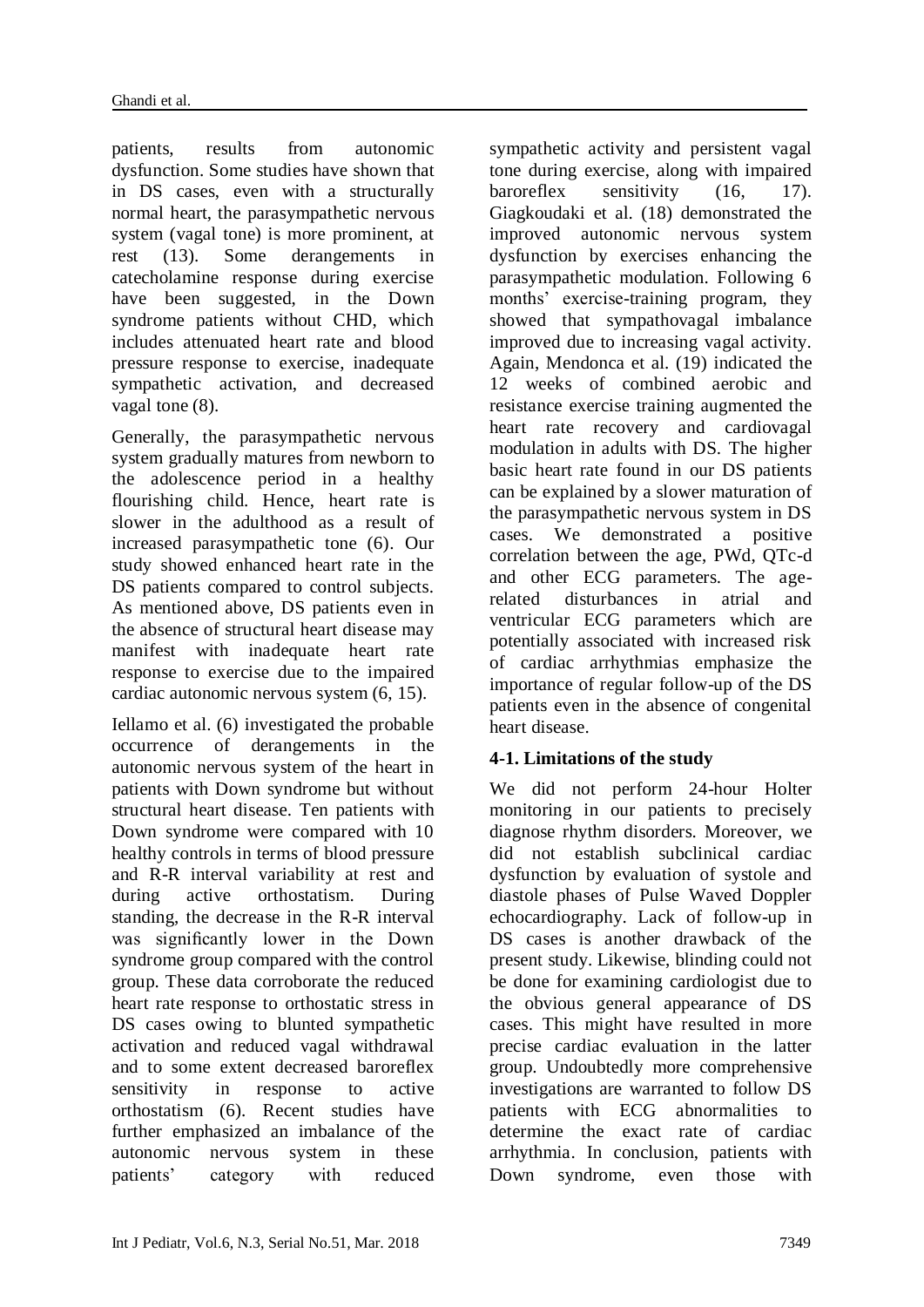structurally normal hearts may be more prone to atrial and ventricular arrhythmias. Therefore, they should be followed up for many years because of the existence of pro-arrhythmic conditions.

#### **5- CONCLUSION**

 In conclusion, patients with Down syndrome, even those with structurally normal hearts may be more prone to atrial and ventricular arrhythmias. Therefore, they should be followed up for many years because of the existence of pro-arrhythmic conditions.

#### **6- CONFLICT OF INTEREST:** None.

#### **7- ACKNOWLEDGMENTS**

We would like to thank all hematology ward personnel for their kind cooperation for collecting data needed for our analysis.

#### **8- REFERENCES**

1. Stoll C, Alembik Y, Dott B, Roth MP. Study of Down syndrome in 238,942 consecutive births. Ann Genet. 1998;41(1):44- 51.

2. Al-Biltagi MA. Echocardiography in children with Down syndrome. World Journal of Clinical Pediatrics. 2013;2(4):36-45.

3. van der Bom T, Zomer AC, Zwinderman AH, Meijboom FJ, Bouma BJ, Mulder BJ. The changing epidemiology of congenital heart disease. Nat. Rev. Cardiol. 2011;8: 50–60.

4. Bittles AH, Bower C, Hussain R, Glasson EJ. The four ages of Down syndrome. Eur. J. Public. Health. 2007; 17: 221–25.

5. Blom NA, Ottenkamp J, Deruiter MC, Wenink ACG, Gitten-Berger-De Groot AC. Development of the cardiac conduction system in atrioventricular septal defect in human trisomy 21. Pediatr. Res. 2005; 58: 516–20.

6. Iellamo F, Galante A, Legramante JM, Lippi ME, Condoluci C, Albertini G, et al. Altered autonomic cardiac regulation in individuals with Down syndrome. Am J Physiol Heart Circ Physiol. 2005; 289(6):2387-91.

7. Agiovlasitis S, Baynard T, Pitetti KH, Fernhall B. Heart rate complexity in response to upright tilt in persons with Down syndrome. Res. Dev. Disabil. 2011; 32: 2102–07.

8. Fernhall B, Baynard T, Collier SR, Figueroa A, Goulopoulou S, Kamimori GH, et al. Catecholamine response to maximal exercise in persons with Down syndrome. Am J Cardiol. 2009; 103(5):724-26.

9. Karadeniz C, Ozdemir R, Demir F, Yozgat Y, Kucuk M, Oner T, et al. Increased P-wave and QT dispersions necessitate long-term follow-up evaluation of Down syndrome patients with congenitally normal hearts. Pediatr Cardiol. 2014; 35(8):1344-48.

10. Raveau M, Lignon JM, Nalesso V, Duchon A, Groner Y, Sharp AJ, et al. The App-Runx1 region is critical for birth defects and electrocardiographic dysfunctions observed in a Down syndrome mouse model. PLoS Genet. 2012; 8(5):e1002724.

11. Caro M, Conde D, Perez-Riera AR, de Almeida AP, Baranchuk A. The electrocardiogram in Down syndrome. Cardiol Young. 2015; 25(1):8-14.

12. Bluzaite I, Brazdzionyte J, Zaliunas R, Rickli H, Ammann P. QT dispersion and heart rate variability in sudden death risk stratification in patients with ischemic heart disease. Medicina. Kaunas. 2006; 42:450–54.

13. Baynard T, Guerra M, Pitetti KH, Fernhall B. Heart rate variability at rest and exercise in persons with Down syndrome. Arch. Phys. Med. Rehabil. 2004; 85:1285–90.

14. Esbensen AJ, Seltzer MM, Greenberg JS. Factors predicting mortality in midlife adults with and without Down syndrome living with family. J. Intellect. Disabil. Res. 2007; 51:1039–50.

15. Fernhall B, Otterstetter M. Attenuated responses to sympathoexcitation in individuals with Down syndrome. J Appl Physiol 2003; 94(6):2158-65.

16. Figueroa A, Collier SR, Baynard T, Giannopoulou I, Goulopoulou S, Fernhall B. Impaired vagal modulation of heart rate in